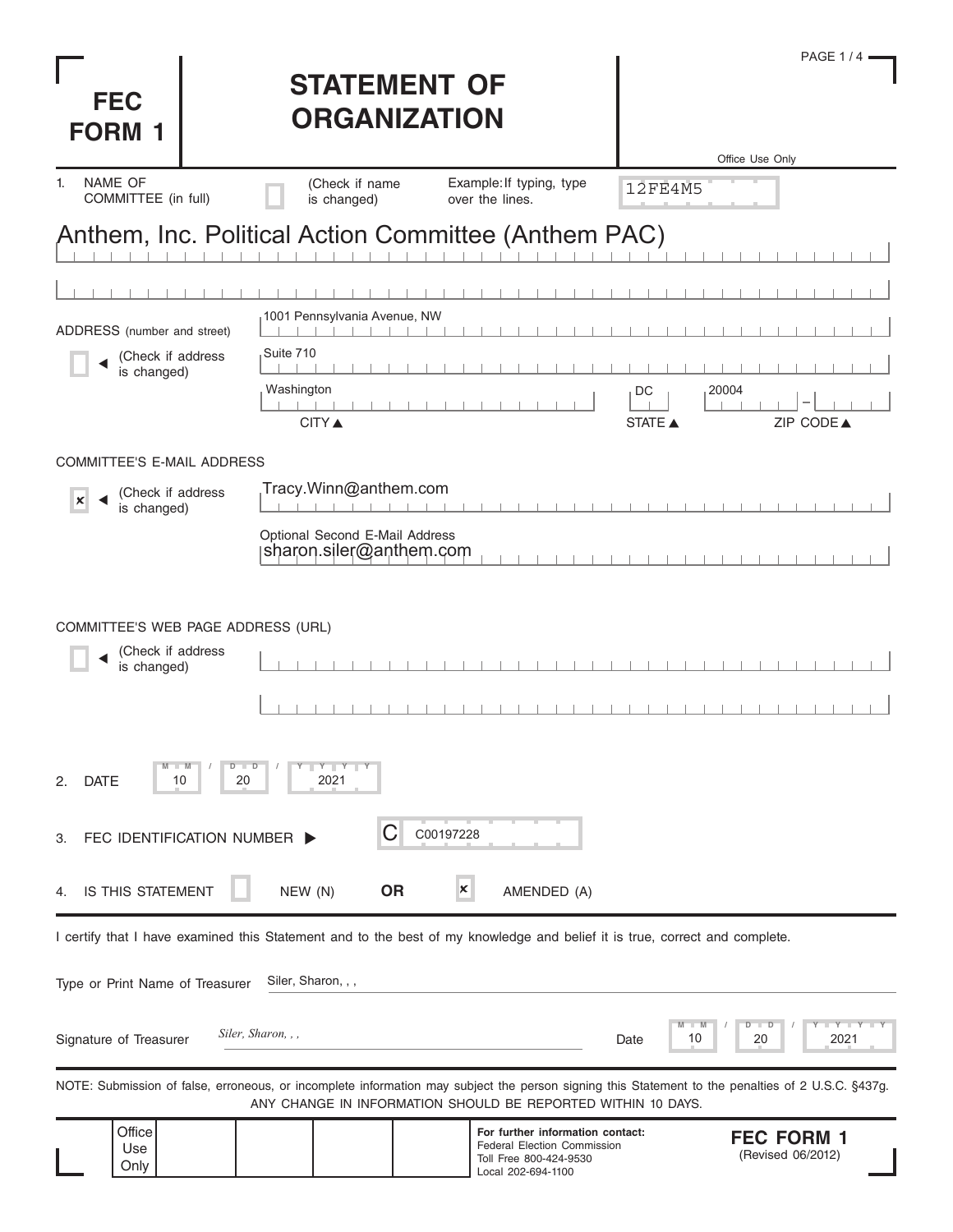FEC Form 1 (Revised 02/2009)

I

| <b>TYPE OF COMMITTEE</b><br>5.                                                                                                 |                                                                                                                                             |                                                                                                                                                              |                                                                                                                                                                                                                             |  |  |
|--------------------------------------------------------------------------------------------------------------------------------|---------------------------------------------------------------------------------------------------------------------------------------------|--------------------------------------------------------------------------------------------------------------------------------------------------------------|-----------------------------------------------------------------------------------------------------------------------------------------------------------------------------------------------------------------------------|--|--|
|                                                                                                                                |                                                                                                                                             | <b>Candidate Committee:</b>                                                                                                                                  |                                                                                                                                                                                                                             |  |  |
|                                                                                                                                | This committee is a principal campaign committee. (Complete the candidate information below.)<br>(a)                                        |                                                                                                                                                              |                                                                                                                                                                                                                             |  |  |
|                                                                                                                                | This committee is an authorized committee, and is NOT a principal campaign committee. (Complete the candidate<br>(b)<br>information below.) |                                                                                                                                                              |                                                                                                                                                                                                                             |  |  |
|                                                                                                                                | Name of<br>Candidate<br>$-1$ $-1$ $-1$                                                                                                      |                                                                                                                                                              |                                                                                                                                                                                                                             |  |  |
|                                                                                                                                | Candidate<br><b>State</b><br>Office<br>Party Affiliation<br>House<br>Senate<br>President<br>Sought:<br>District                             |                                                                                                                                                              |                                                                                                                                                                                                                             |  |  |
|                                                                                                                                | (c)                                                                                                                                         |                                                                                                                                                              | This committee supports/opposes only one candidate, and is NOT an authorized committee.                                                                                                                                     |  |  |
| Name of<br>Candidate                                                                                                           |                                                                                                                                             |                                                                                                                                                              |                                                                                                                                                                                                                             |  |  |
|                                                                                                                                |                                                                                                                                             |                                                                                                                                                              | <b>Party Committee:</b>                                                                                                                                                                                                     |  |  |
| (National, State<br>(Democratic,<br>This committee is a<br>or subordinate) committee of the<br>Republican, etc.) Party.<br>(d) |                                                                                                                                             |                                                                                                                                                              |                                                                                                                                                                                                                             |  |  |
|                                                                                                                                |                                                                                                                                             |                                                                                                                                                              | <b>Political Action Committee (PAC):</b>                                                                                                                                                                                    |  |  |
|                                                                                                                                | (e)                                                                                                                                         | $\pmb{\times}$                                                                                                                                               | This committee is a separate segregated fund. (Identify connected organization on line 6.) Its connected organization is a:                                                                                                 |  |  |
|                                                                                                                                |                                                                                                                                             |                                                                                                                                                              | $\boldsymbol{\mathsf{x}}$<br>Corporation<br>Corporation w/o Capital Stock<br>Labor Organization                                                                                                                             |  |  |
|                                                                                                                                |                                                                                                                                             |                                                                                                                                                              | Membership Organization<br><b>Trade Association</b><br>Cooperative                                                                                                                                                          |  |  |
|                                                                                                                                |                                                                                                                                             |                                                                                                                                                              | $\pmb{\times}$<br>In addition, this committee is a Lobbyist/Registrant PAC.                                                                                                                                                 |  |  |
|                                                                                                                                | (f)                                                                                                                                         | This committee supports/opposes more than one Federal candidate, and is NOT a separate segregated fund or party<br>committee. (i.e., nonconnected committee) |                                                                                                                                                                                                                             |  |  |
|                                                                                                                                |                                                                                                                                             |                                                                                                                                                              | In addition, this committee is a Lobbyist/Registrant PAC.                                                                                                                                                                   |  |  |
|                                                                                                                                | In addition, this committee is a Leadership PAC. (Identify sponsor on line 6.)                                                              |                                                                                                                                                              |                                                                                                                                                                                                                             |  |  |
|                                                                                                                                |                                                                                                                                             |                                                                                                                                                              | Joint Fundraising Representative:                                                                                                                                                                                           |  |  |
|                                                                                                                                | (g)                                                                                                                                         |                                                                                                                                                              | This committee collects contributions, pays fundraising expenses and disburses net proceeds for two or more political<br>committees/organizations, at least one of which is an authorized committee of a federal candidate. |  |  |
|                                                                                                                                | (h)                                                                                                                                         |                                                                                                                                                              | This committee collects contributions, pays fundraising expenses and disburses net proceeds for two or more political<br>committees/organizations, none of which is an authorized committee of a federal candidate.         |  |  |
|                                                                                                                                | Committees Participating in Joint Fundraiser                                                                                                |                                                                                                                                                              |                                                                                                                                                                                                                             |  |  |
|                                                                                                                                |                                                                                                                                             | 1.                                                                                                                                                           | FEC ID number C                                                                                                                                                                                                             |  |  |
|                                                                                                                                |                                                                                                                                             | 2.                                                                                                                                                           | FEC ID number<br>C                                                                                                                                                                                                          |  |  |
|                                                                                                                                |                                                                                                                                             | 3.                                                                                                                                                           | FEC ID number C                                                                                                                                                                                                             |  |  |
|                                                                                                                                |                                                                                                                                             | 4.                                                                                                                                                           | FEC ID number   C                                                                                                                                                                                                           |  |  |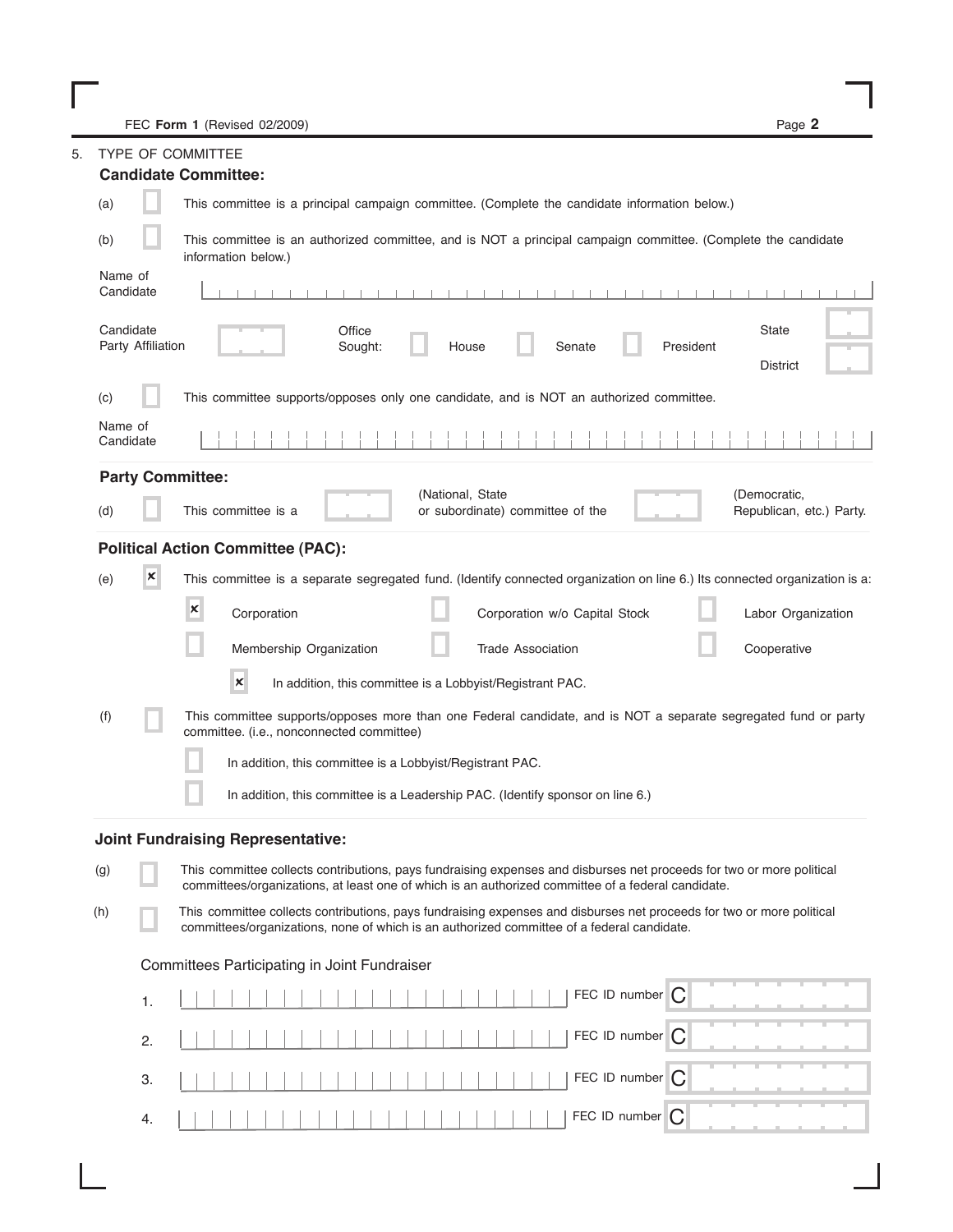FEC Form 1 (Revised 02/2009) Page 3

Write or Type Committee Name

## Anthem, Inc. Political Action Committee (Anthem PAC)

6. Name of Any Connected Organization, Affiliated Committee, Joint Fundraising Representative, or Leadership PAC Sponsor

| Anthem, Inc.                              |                                                                 |                                         |
|-------------------------------------------|-----------------------------------------------------------------|-----------------------------------------|
|                                           |                                                                 |                                         |
| Mailing Address                           | 1001 Pennsylvania Avenue, NW                                    |                                         |
|                                           | Suite 710                                                       |                                         |
|                                           | Washington                                                      | 20004<br>DC<br>$\overline{\phantom{a}}$ |
|                                           | <b>CITY</b>                                                     | <b>ZIP CODE</b><br><b>STATE</b>         |
| x Connected Organization<br>Relationship: | Joint Fundraising Representative<br><b>Affiliated Committee</b> | Leadership PAC Sponsor                  |

Custodian of Records: Identify by name, address (phone number -- optional) and position of the person in possession of committee books and records. 7.

| Winn, Tracy, , ,           |                                                                                                       |
|----------------------------|-------------------------------------------------------------------------------------------------------|
| Full Name                  |                                                                                                       |
| Mailing Address            | 1001 Pennsylvania Avenue, NW                                                                          |
|                            | Suite 710                                                                                             |
|                            | 20004<br>DC<br>Washington                                                                             |
| Title or Position          | ZIP CODE<br><b>STATE</b><br><b>CITY</b>                                                               |
| <b>Assistant Treasurer</b> | 317<br>903<br>7144<br>Telephone number<br>$\hspace{0.1mm}-\hspace{0.1mm}$<br>$\overline{\phantom{a}}$ |

8. Treasurer: List the name and address (phone number -- optional) of the treasurer of the committee; and the name and address of any designated agent (e.g., assistant treasurer).

| Full Name<br>of Treasurer      | Siler, Sharon, , ,                                                                     |
|--------------------------------|----------------------------------------------------------------------------------------|
| Mailing Address                | 1001 Pennsylvania Avenue, NW                                                           |
|                                |                                                                                        |
|                                | Washington<br> 20004<br>DC<br>$\hspace{0.1mm}$                                         |
|                                | ZIP CODE<br><b>CITY</b><br><b>STATE</b>                                                |
| Title or Position<br>Treasurer | 202<br>329<br>3658<br>Telephone number<br>$\hspace{0.1mm}$<br>$\overline{\phantom{a}}$ |